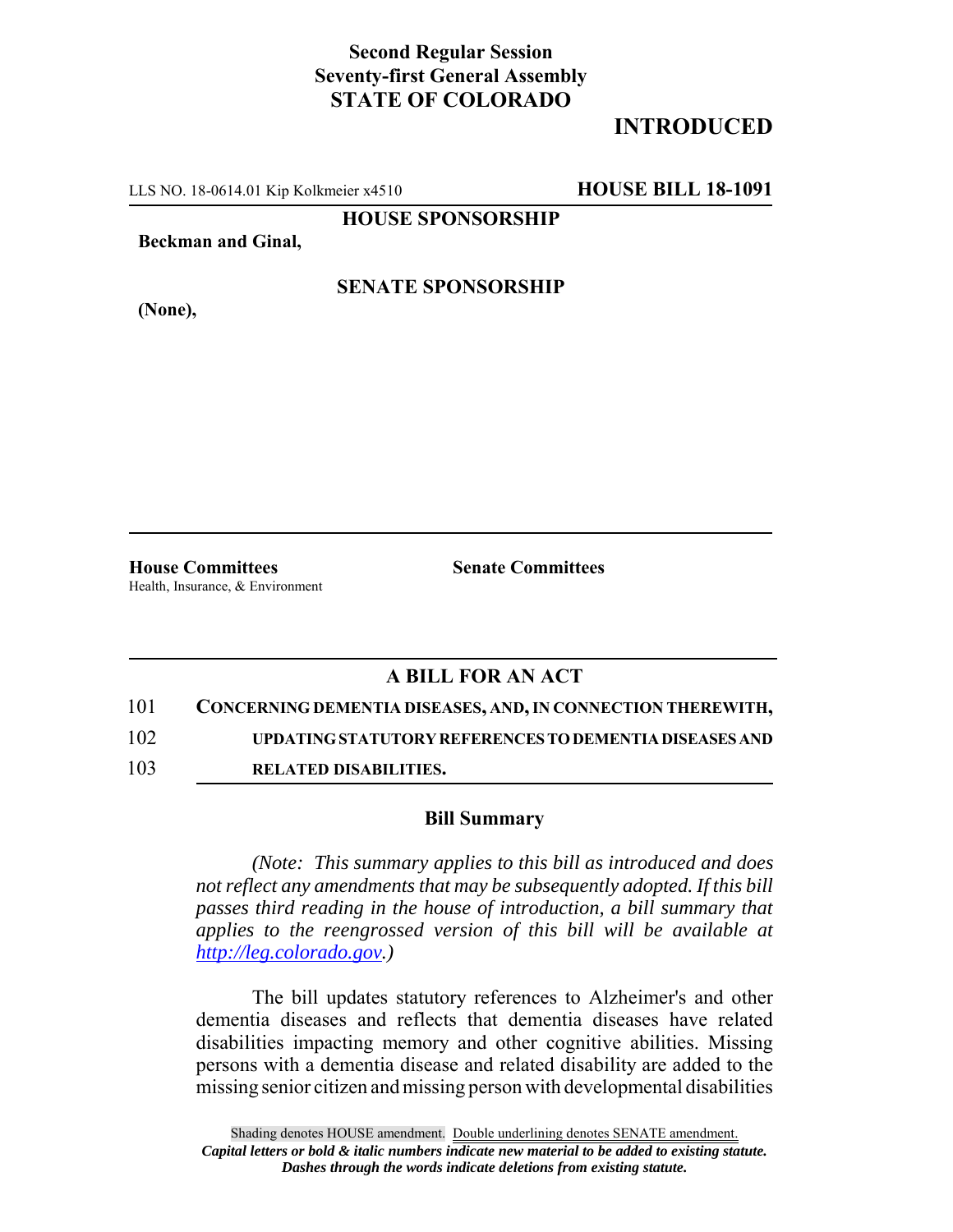alert program, and the program is renamed to reflect this change. The Alzheimer's disease treatment and research center within the university of Colorado school of medicine is renamed the dementia diseases and related disabilities treatment and research center.

| $\mathbf{1}$   | Be it enacted by the General Assembly of the State of Colorado:       |
|----------------|-----------------------------------------------------------------------|
| $\overline{2}$ | <b>SECTION 1.</b> In Colorado Revised Statutes, 25-1-502, add (2.5)   |
| 3              | as follows:                                                           |
| $\overline{4}$ | 25-1-502. Definitions. As used in this part 5, unless the context     |
| 5              | otherwise requires:                                                   |
| 6              | (2.5) "DEMENTIA DISEASES AND RELATED DISABILITIES" IS A               |
| $\overline{7}$ | CONDITION WHERE MENTAL ABILITY DECLINES AND IS SEVERE ENOUGH TO       |
| 8              | INTERFERE WITH AN INDIVIDUAL'S ABILITY TO PERFORM EVERYDAY TASKS.     |
| 9              | DEMENTIA DISEASES AND RELATED DISABILITIES INCLUDES ALZHEIMER'S       |
| 10             | DISEASE, MIXED DEMENTIA, LEWY BODIES DEMENTIA, VASCULAR               |
| 11             | DEMENTIA, FRONTOTEMPORAL DEMENTIA, AND OTHER TYPES OF                 |
| 12             | DEMENTIA.                                                             |
| 13             | <b>SECTION 2.</b> In Colorado Revised Statutes, 25.5-4-103, add (5.5) |
| 14             | as follows:                                                           |
| 15             | 25.5-4-103. Definitions. As used in this article 4 and articles 5     |
| 16             | and 6 of this title 25.5, unless the context otherwise requires:      |
| 17             | (5.5) "DEMENTIA DISEASES AND RELATED DISABILITIES" HAS THE            |
| 18             | SAME MEANING SET FORTH IN SECTION 25-1-502 (2.5).                     |
| 19             | SECTION 3. In Colorado Revised Statutes, 25.5-5-207, amend            |
| 20             | $(1)(a)(II)$ as follows:                                              |
| 21             | 25.5-5-207. Adult dental benefit - adult dental fund - creation       |
| 22             | - legislative declaration. $(1)$ (a) The general assembly finds that: |
| 23             | Research has shown that untreated oral health conditions<br>(II)      |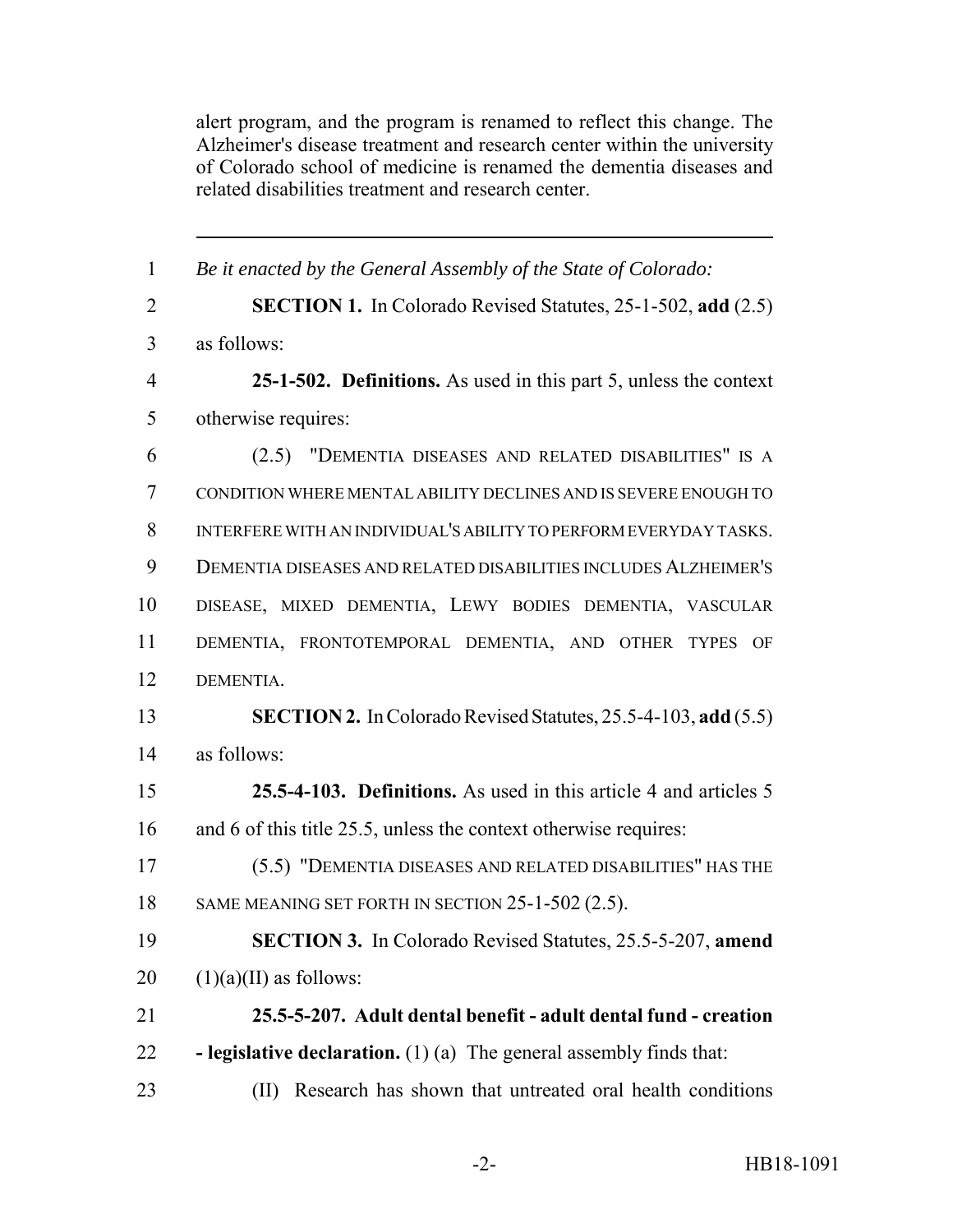negatively affect a person's overall health and that gum disease has been linked to diabetes, heart disease, strokes, kidney disease, Alzheimer's disease DEMENTIA DISEASES AND RELATED DISABILITIES, and even behavioral or mental health disorders;

 **SECTION 4.** In Colorado Revised Statutes, 25.5-6-104, **amend** 6 (3)(d) introductory portion and  $(3)(d)(IV)$  as follows:

 **25.5-6-104. Long-term care placements - comprehensive and uniform client assessment instrument - report - legislative declaration - definitions - repeal.** (3) (d) The state department, through rules, shall develop and implement no later than July 1, 1991, a uniform long-term care client needs assessment instrument for all individuals needing 12 long-term care. The instrument shall be used as part of the comprehensive and uniform client assessment process to be established in accordance 14 with paragraph (a) of this subsection  $(3)$  SUBSECTION  $(3)(a)$  OF THIS SECTION and shall serve the following functions:

 (IV) To disclose the need for more intensive needs assessments in areas such as nutrition, adult protection, dementia DISEASES AND RELATED DISABILITIES, and mental health;

 **SECTION 5.** In Colorado Revised Statutes, 25.5-6-202, **amend** 20 (6) introductory portion,  $(6)(b)$ , and  $(9)(b.3)(II)$  as follows:

 **25.5-6-202. Providers - nursing facility provider reimbursement - rules.** (6) Subject to available moneys MONEY and the priority of the uses of the provider fees as established in section 25.5-6-203 (2)(b), in addition to the reimbursement rate components 25 pursuant to subsections (1) to (5) of this section, the state department shall make a supplemental medicaid payment to nursing facility providers who have residents who have moderately to very severe mental health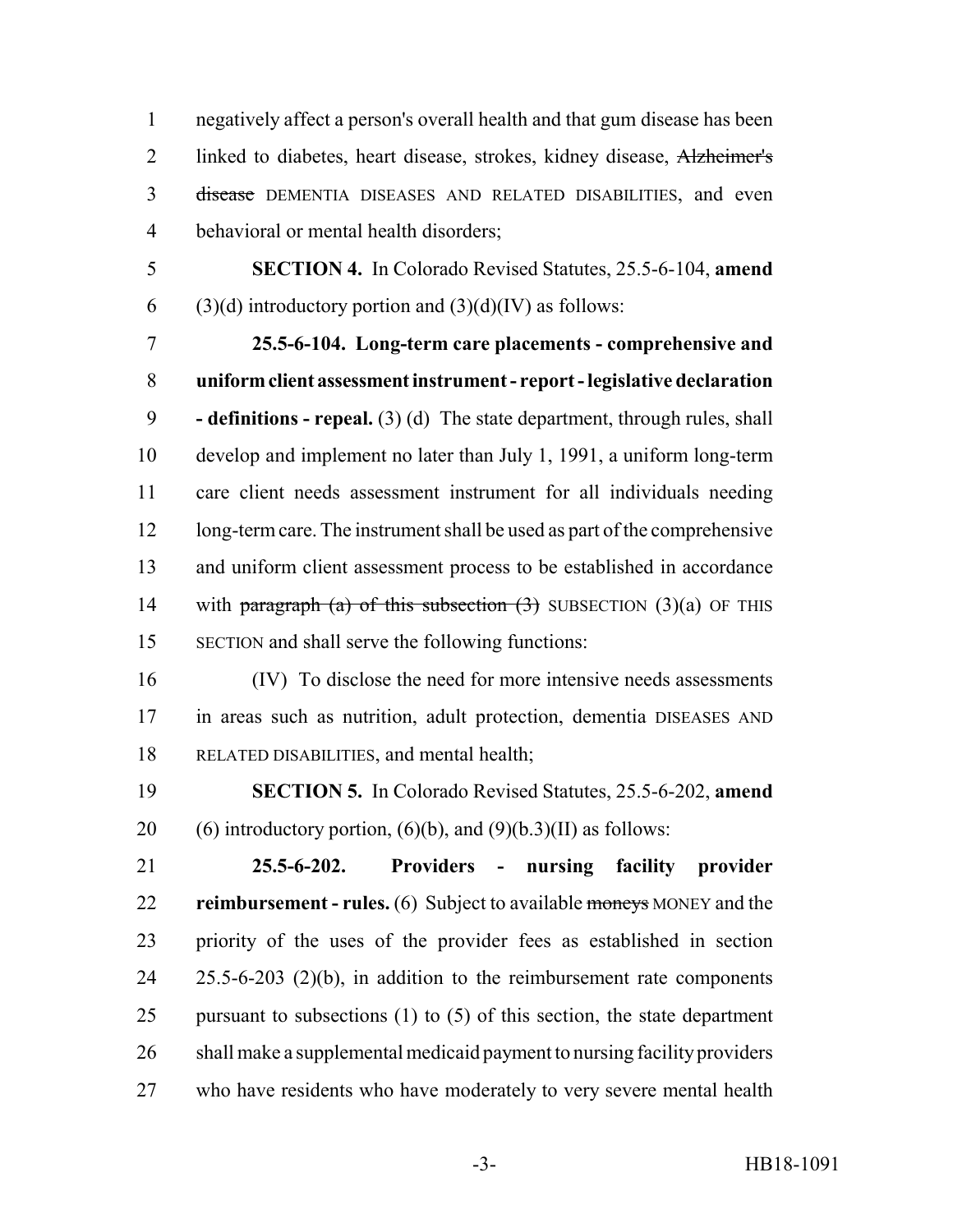1 conditions, cognitive dementia DISEASES AND RELATED DISABILITIES, or acquired brain injury as follows:

 (b) A supplemental medicaid payment shall be made to nursing 4 facility providers who serve residents with severe cognitive dementia DISEASES AND RELATED DISABILITIES or acquired brain injury. The state department shall calculate the payment based upon the resident's cognitive assessment established in rules adopted by the state board. The state department shall compute this payment annually as of July 1, 2009, and each July 1 thereafter, and it shall be not less than one percent of the statewide average per diem rate for the combined rate components determined under subsections (1) to (4) of this section.

 (9) (b.3) (II) If it is determined by the state department that the case-mix reimbursement includes a factor for nursing facility providers 14 who serve residents with severe cognitive dementia DISEASES AND RELATED DISABILITIES or acquired brain injury, the state department may eliminate the supplemental medicaid payment to those providers who 17 serve residents with severe cognitive dementia DISEASES AND RELATED DISABILITIES or acquired brain injury.

 **SECTION 6.** In Colorado Revised Statutes, 25.5-6-203, **amend**  $20 \qquad (2)(b)(IV)$  as follows:

 **25.5-6-203. Nursing facilities - provider fees - federal waiver - fund created - rules.** (2) (b) (IV) Following the payment of the 23 amounts described in subparagraphs (I) to (III) of this paragraph (b) 24 SUBSECTIONS  $(2)(b)(I)$  TO  $(2)(b)(III)$  OF THIS SECTION, the moneys MONEY remaining in the fund shall be subject to federal matching as authorized under federal law and subject to annual appropriation by the general assembly for the purpose of paying the supplemental medicaid payments

-4- HB18-1091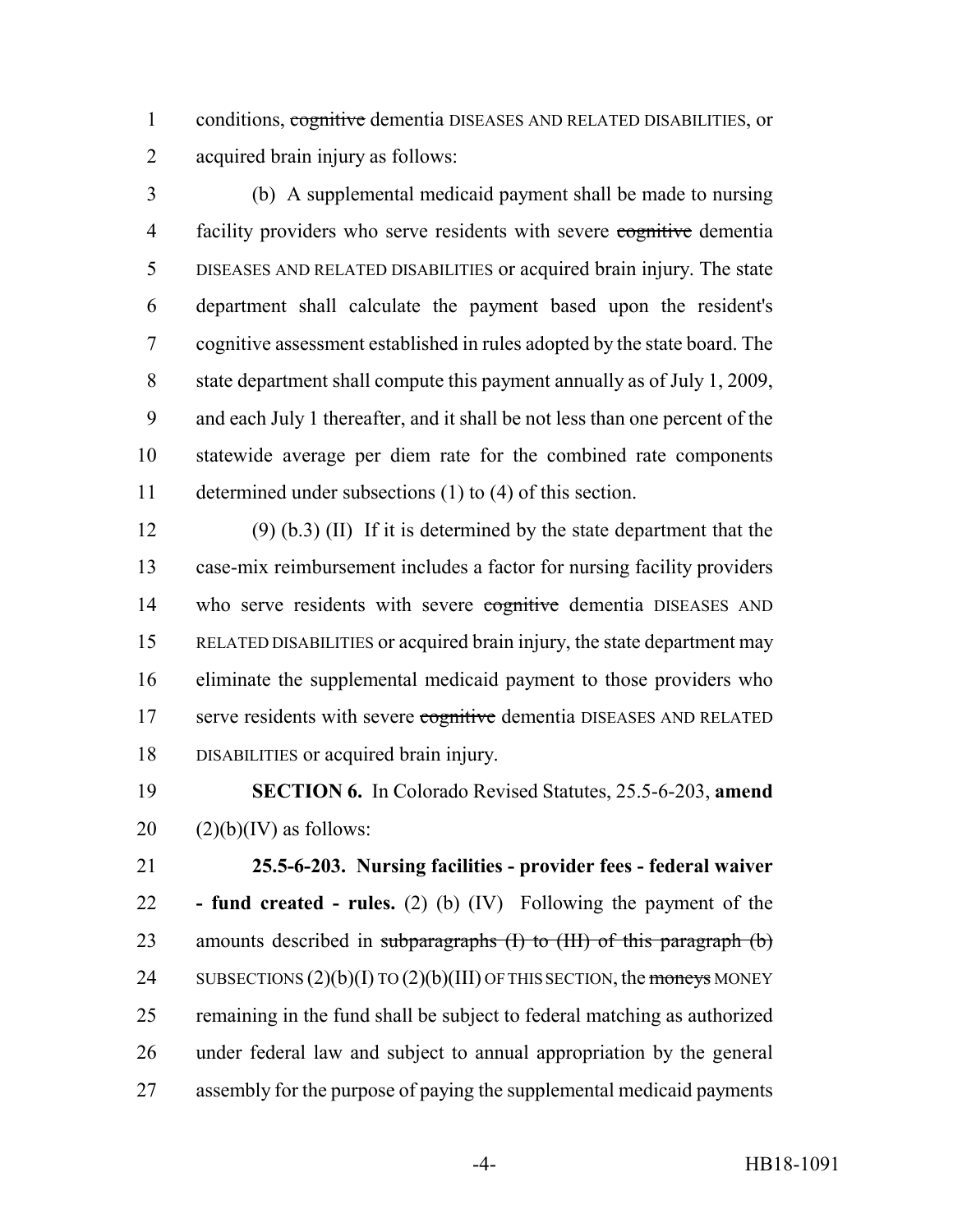| $\mathbf{1}$   | ESTABLISHED UNDER SECTION 25.5-6-202 (6) for residents who have            |
|----------------|----------------------------------------------------------------------------|
| $\overline{2}$ | moderately to very severe mental health conditions, cognitive dementia     |
|                |                                                                            |
| $\mathfrak{Z}$ | DISEASES AND RELATED DISABILITIES, or acquired brain injury. established   |
| $\overline{4}$ | under section $25.5 - 6 - 202$ (6).                                        |
| 5              | <b>SECTION 7.</b> In Colorado Revised Statutes, 25.5-6-603, amend          |
| 6              | $(1)(a)$ as follows:                                                       |
| $\overline{7}$ | 25.5-6-603. Definitions. As used in this part 6, unless the context        |
| 8              | otherwise requires:                                                        |
| 9              | (1) "Eligible person" means a person:                                      |
| 10             | (a) Who has a primary diagnosis of a major mental health                   |
| 11             | disorder, as such term is defined in the diagnostic and statistical manual |
| 12             | of mental disorders used by the mental health profession, and includes     |
| 13             | schizophrenic, paranoid, major affective, and schizoaffective disorders,   |
| 14             | and atypical psychosis, but does not include dementia including            |
| 15             | Alzheimer's disease or related disorders DISEASES AND RELATED              |
| 16             | DISABILITIES;                                                              |
| 17             | <b>SECTION 8.</b> In Colorado Revised Statutes, 10-16-102, add             |
| 18             | $(16.5)$ as follows:                                                       |
| 19             | 10-16-102. Definitions. As used in this article 16, unless the             |
| 20             | context otherwise requires:                                                |
| 21             | (16.5) "DEMENTIA DISEASES AND RELATED DISABILITIES" IS A                   |
| 22             | CONDITION WHERE MENTAL ABILITY DECLINES AND IS SEVERE ENOUGH TO            |
| 23             | INTERFERE WITH AN INDIVIDUAL'S ABILITY TO PERFORM EVERYDAY TASKS.          |
| 24             | DEMENTIA DISEASES AND RELATED DISABILITIES INCLUDES ALZHEIMER'S            |
| 25             | DISEASE, MIXED DEMENTIA, LEWY BODIES DEMENTIA, VASCULAR                    |
| 26             | DEMENTIA, FRONTOTEMPORAL DEMENTIA, AND OTHER TYPES OF                      |
| 27             | DEMENTIA.                                                                  |
|                |                                                                            |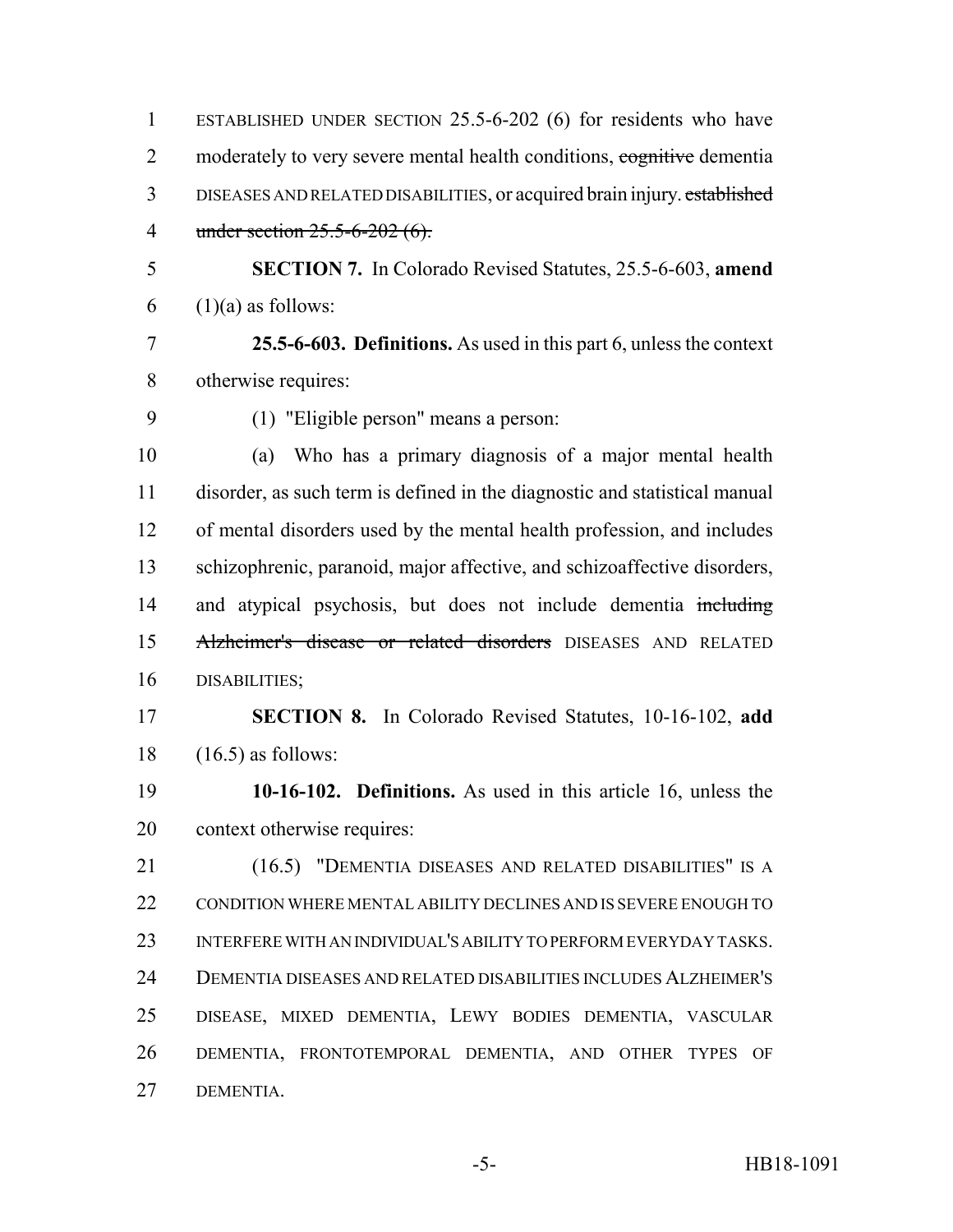- **SECTION 9.** In Colorado Revised Statutes, 10-16-413.5, **amend** 2  $(1)(a)$  as follows:
- **10-16-413.5. Return to home legislative declaration.** (1) The general assembly hereby finds that:

 (a) As individuals "age-in-place" in their own homes or other settings, they frequently contract with continuing care retirement communities, or assisted living FACILITIES, nursing FACILITIES, or 8 Alzheimer facilities FOR PERSONS WITH DEMENTIA DISEASES AND RELATED DISABILITIES to receive the services they need in order to maximize their independence;

- **SECTION 10.** In Colorado Revised Statutes, 10-19-103, **amend** the introductory portion; and **add** (3.5) as follows:
- **10-19-103. Definitions.** As used in this article ARTICLE 19, unless the context otherwise requires:
- (3.5) "DEMENTIA DISEASES AND RELATED DISABILITIES" HAS THE SAME MEANING SET FORTH IN SECTION 10-16-102 (16.5).
- **SECTION 11.** In Colorado Revised Statutes, 10-19-107, **amend** (1)(d) as follows:
- **10-19-107. Performance standards.** (1) A long-term care insurance policy may not:
- (d) Exclude coverage for Alzheimer's disease, senile dementia, 22 other organic brain syndromes, or other types of senility diseases DEMENTIA DISEASES AND RELATED DISABILITIES.
- **SECTION 12.** In Colorado Revised Statutes, 12-43-201, **add** 25  $(1.6)$  as follows:
- **12-43-201. Definitions.** As used in this article 43, unless the context otherwise requires: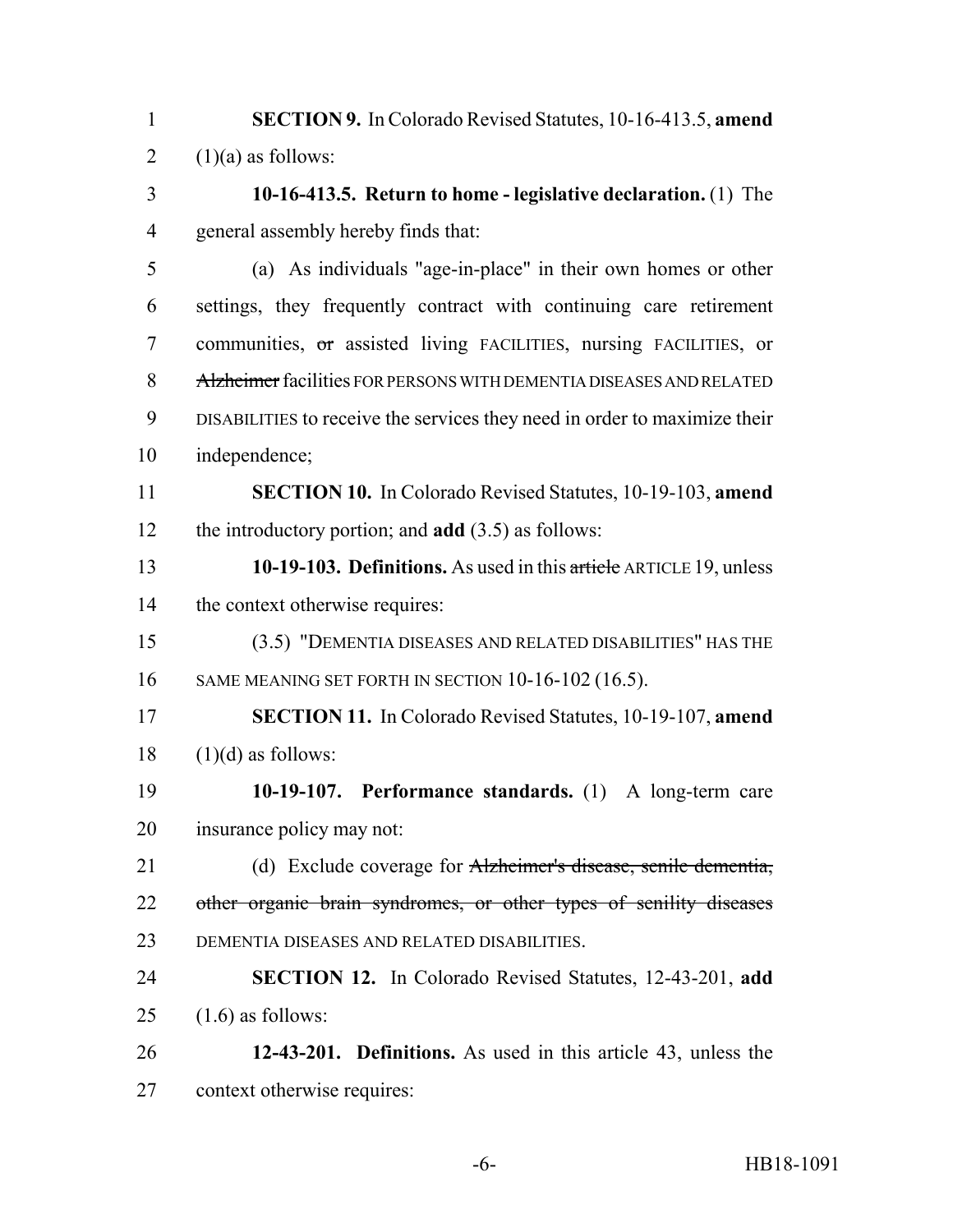(1.6) "DEMENTIA DISEASES AND RELATED DISABILITIES" HAS THE 2 SAME MEANING SET FORTH IN SECTION 25-1-502 (2.5).

 **SECTION 13.** In Colorado Revised Statutes, 12-43-228, **amend** 4 (1) introductory portion, (1)(c) introductory portion, and (1)(c)(I) as follows:

 **12-43-228. Minimum standards for testing.** (1) Every person licensed, registered, or certified under this article ARTICLE 43 must meet the minimum professional preparation standards set forth in this section to engage in the administration, scoring, or interpretation of the following levels of psychometric or electrodiagnostic testing:

 (c) **Advanced use.** A licensee, registrant, or certificate holder 12 must meet all the requirements of paragraph  $(b)$  of this subsection  $(1)$  SUBSECTION (1)(b) OF THIS SECTION and, in addition, completion, at a regionally accredited university or college certified by the accrediting agency or body to award graduate degrees, of at least one graduate-level course in six of the following areas: Cognition, emotion, attention, sensory-perceptual function, psychopathology, learning, encephalopathy, neuropsychology, psychophysiology, personality, growth and development, projective testing, and neuropsychological testing and completion of one year of experience in advanced use practice under the 21 supervision of a person fully qualified under this paragraph (c) SUBSECTION (1)(c) in order to practice projective testing, neuropsychological testing, or use of a battery of three or more tests to:

 (I) Determine the presence, nature, causation, or extent of psychosis, dementia DISEASES AND RELATED DISABILITIES, amnesia, cognitive impairment, influence of deficits on competence, and ability to function adaptively;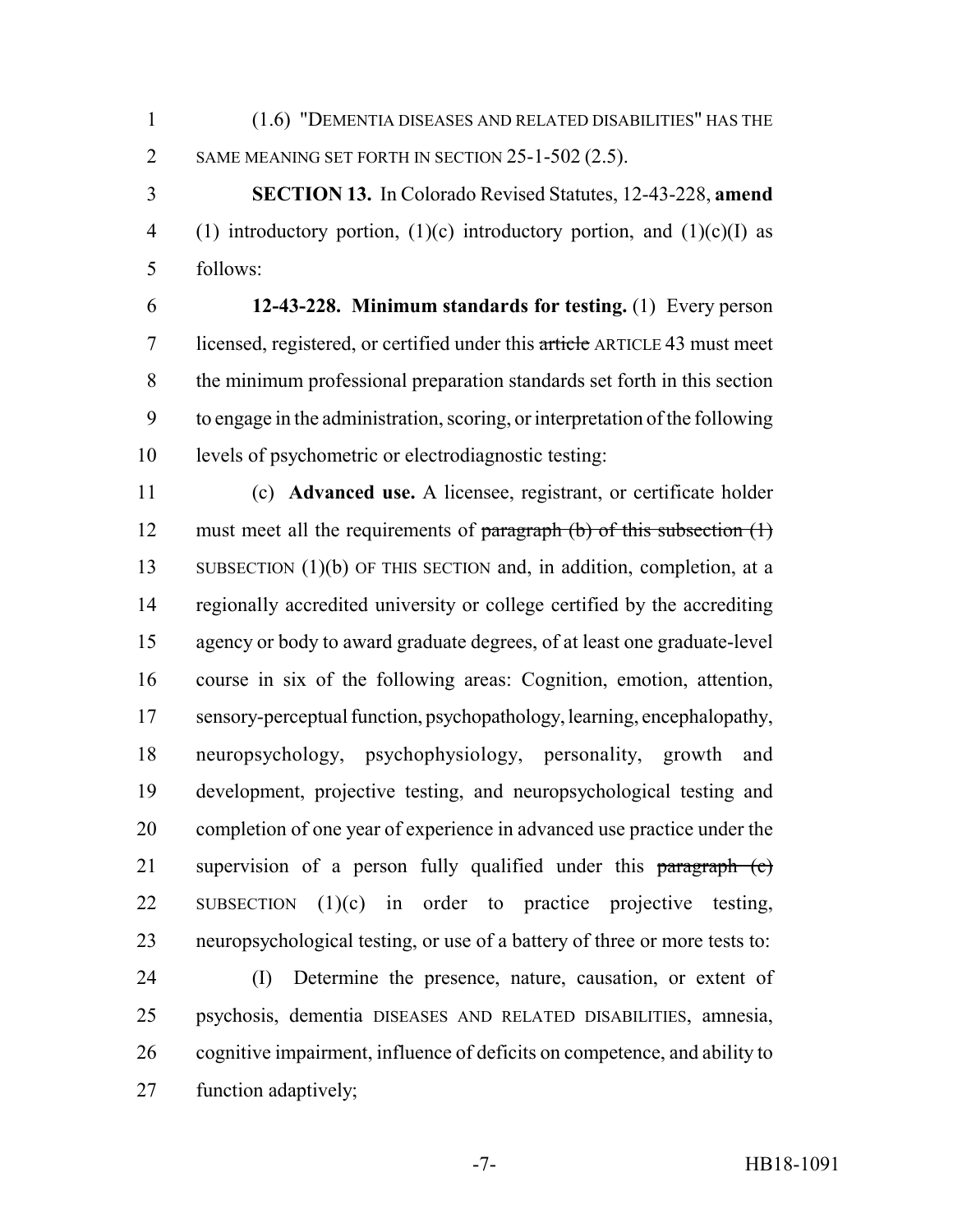**SECTION 14.** In Colorado Revised Statutes, 24-32-3404, **amend** 2  $(2)(a)(II)(E)$  as follows:

 **24-32-3404. Strategic action planning group on aging.** (2) (a) The planning group consists of twenty-three voting members appointed by the governor on or before August 1, 2015, as follows:

 (II) Five members who represent private, public, and community-based health care and long-term care, service, or support providers for older adults such as representatives of:

 (E) Geriatric health care, including Alzheimer care OF PERSONS WITH DEMENTIA DISEASES AND RELATED DISABILITIES, AS DEFINED IN SECTION 25-1-502 (2.5);

 **SECTION 15.** In Colorado Revised Statutes, 24-33.5-415.8, **amend** (1), (2)(a), (3)(b)(I), (3)(c), (3)(e), (3)(f), (4) introductory portion, 14 and (4)(a); and **add** (2)(a.5) as follows:

 **24-33.5-415.8. Missing persons alert program - definitions - rules.** (1) The general assembly hereby finds that, in the case of a 17 missing senior citizen, or missing person with developmental disabilities, OR MISSING PERSON WITH A DEMENTIA DISEASE AND RELATED DISABILITY, 19 the first few hours are critical in finding the senior citizen or person. with 20 <del>developmental disabilities.</del> To aid in the identification and location of 21 missing senior citizens and missing persons, with developmental 22 disabilities, there is hereby created the missing senior citizen, and missing person with developmental disabilities, AND MISSING PERSON WITH A DEMENTIA DISEASE AND RELATED DISABILITY alert program, referred to in this section as the "program", to be implemented by the bureau. The program shall be a coordinated effort among the bureau, local law enforcement agencies, and the state's public and commercial television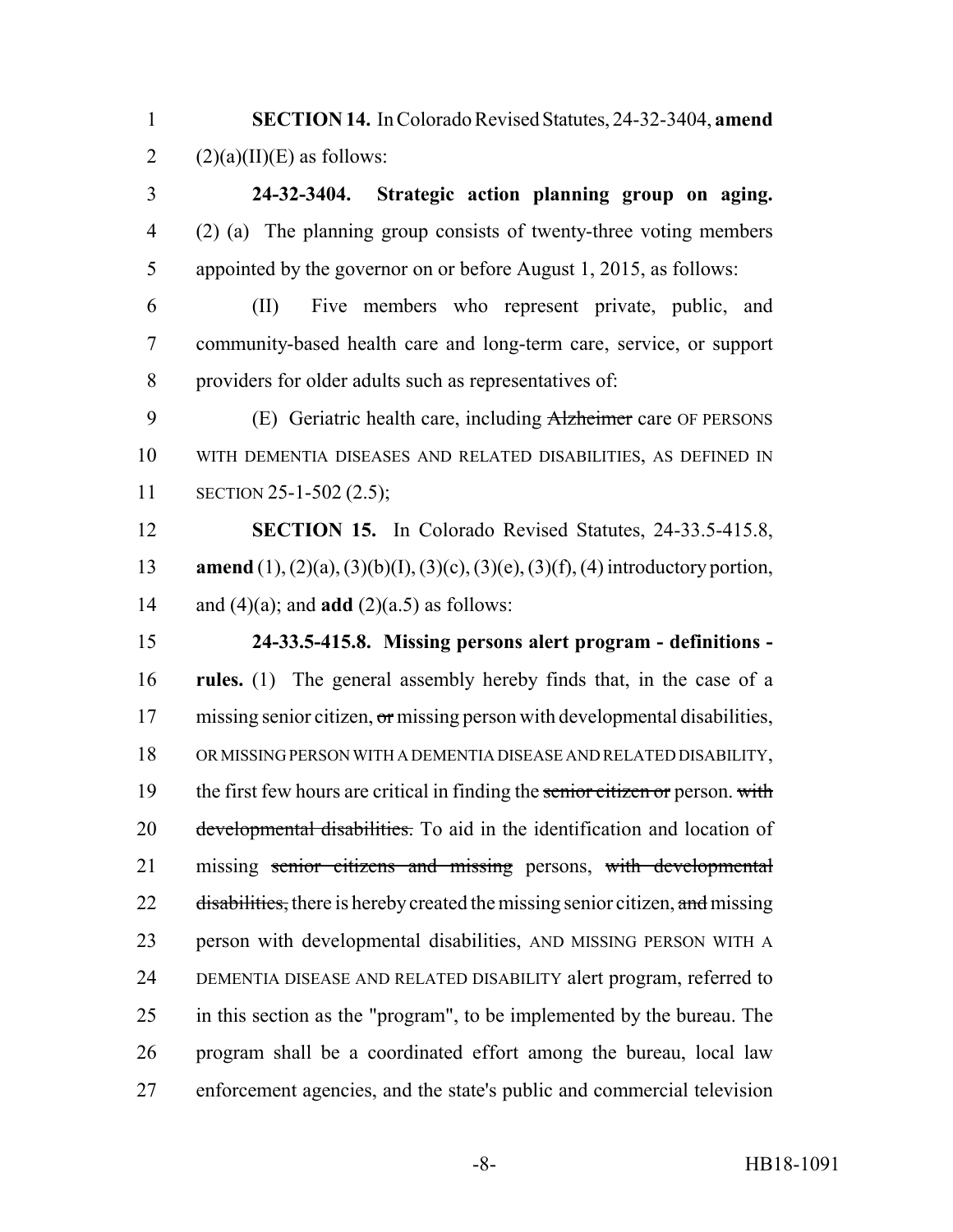| 1  | and radio broadcasters.                                                |
|----|------------------------------------------------------------------------|
| 2  | (2) For the purposes of this section:                                  |
| 3  | "Missing person with developmental disabilities" means a<br>(a)        |
| 4  | person:                                                                |
| 5  | (I) Whose whereabouts are unknown;                                     |
| 6  | (II) Whose domicile at the time he or she is reported missing is       |
| 7  | <del>Colorado;</del>                                                   |
| 8  | (III) Who has a verified developmental disability; and                 |
| 9  | (IV) Whose disappearance poses a credible threat to the safety and     |
| 10 | health of himself or herself, as determined by a local law enforcement |
| 11 | agency: "MISSING PERSON WITH A DEMENTIA DISEASE AND RELATED            |
| 12 | <b>DISABILITY" MEANS A PERSON:</b>                                     |
| 13 | (I) WHOSE WHEREABOUTS ARE UNKNOWN;                                     |
| 14 | WHOSE DOMICILE AT THE TIME HE OR SHE IS REPORTED<br>(II)               |
| 15 | MISSING IS COLORADO;                                                   |
| 16 | (III) WHO HAS A DEMENTIA DISEASE OR RELATED DISABILITY, AS             |
| 17 | DEFINED IN SECTION $25$ -1-502 (2.5); AND                              |
| 18 | (IV) WHOSE DISAPPEARANCE POSES A CREDIBLE THREAT TO THE                |
| 19 | SAFETY AND HEALTH OF THE PERSON, AS DETERMINED BY A LOCAL LAW          |
| 20 | ENFORCEMENT AGENCY.                                                    |
| 21 | "MISSING PERSON WITH DEVELOPMENTAL DISABILITIES"<br>(a.5)              |
| 22 | <b>MEANS A PERSON:</b>                                                 |
| 23 | WHOSE WHEREABOUTS ARE UNKNOWN;<br>(I)                                  |
| 24 | WHOSE DOMICILE AT THE TIME HE OR SHE IS REPORTED<br>(II)               |
| 25 | MISSING IS COLORADO;                                                   |
| 26 | (III) WHO HAS A VERIFIED DEVELOPMENTAL DISABILITY; AND                 |
| 27 | (IV) WHOSE DISAPPEARANCE POSES A CREDIBLE THREAT TO THE                |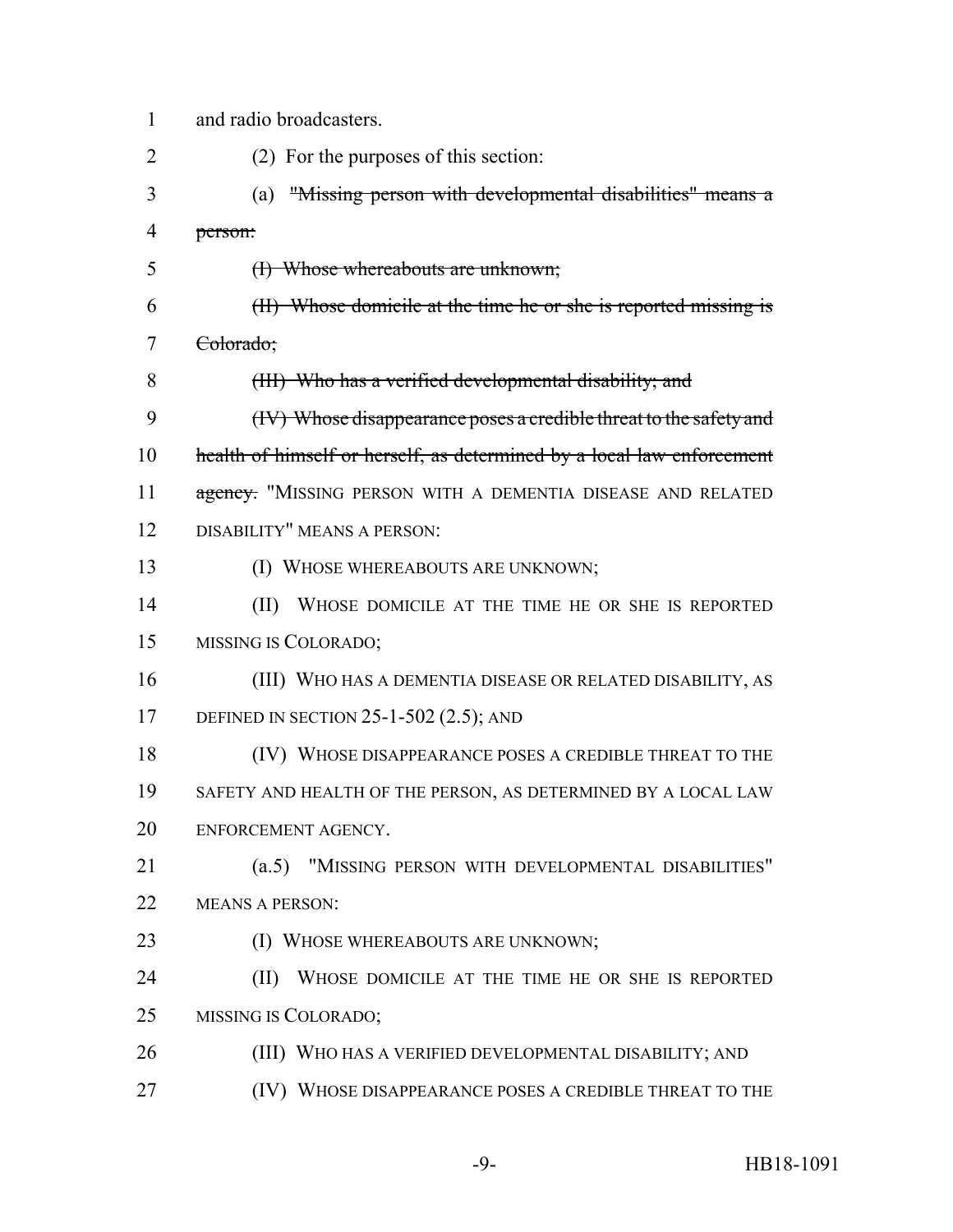SAFETY AND HEALTH OF HIMSELF OR HERSELF, AS DETERMINED BY A LOCAL LAW ENFORCEMENT AGENCY.

 (3) (b) (I) When a local law enforcement agency receives notice that a senior citizen OR PERSON WITH A DEMENTIA DISEASE AND RELATED DISABILITY is missing, the agency shall require the senior citizen's PERSON'S family or legal guardian to provide documentation of the senior citizen's PERSON'S impaired mental condition. The agency may follow a 8 procedure established by rule to verify the senior citizen PERSON is missing and has an impaired mental condition. Once the local law 10 enforcement agency verifies the senior citizen PERSON is missing and has a verified impaired mental condition, the local law enforcement agency may notify the bureau.

 (c) When notified by a local law enforcement agency that a senior citizen OR PERSON WITH A DEMENTIA DISEASE AND RELATED DISABILITY is missing and has a verified impaired mental condition, or a person with DOCUMENTED developmental disabilities is missing, the bureau shall confirm the accuracy of the information and then issue an alert.

 (e) The alert shall include all appropriate information from the local law enforcement agency that may assist in the safe recovery of the 20 missing senior citizen or missing person with developmental disabilities and a statement instructing anyone with information related to the missing 22 senior citizen or missing person with developmental disabilities to contact his or her local law enforcement agency.

 (f) The alert shall be cancelled upon bureau notification that the 25 missing senior citizen or missing person with developmental disabilities has been found or at the end of the notification period, whichever occurs 27 first. A local law enforcement agency that locates a missing senior citizen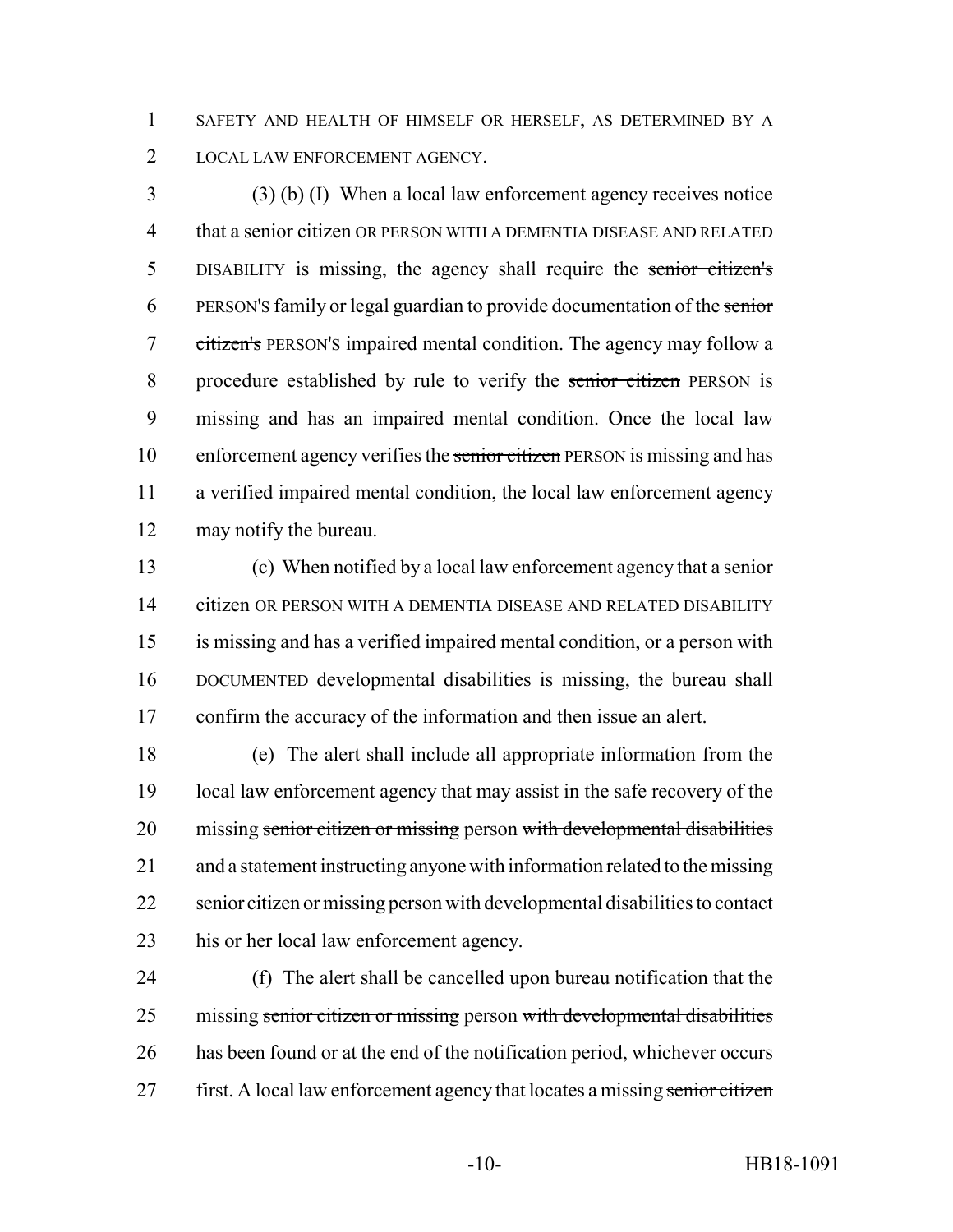1 or missing person with developmental disabilities who is the subject of 2 an alert shall notify the bureau as soon as possible that the missing senior citizen or missing person with developmental disabilities has been located.

 (4) The executive director of the department of public safety shall promulgate rules in accordance with the "State Administrative Procedure Act", article 4 of this title TITLE 24, for the implementation of the program. The rules shall include, but need not be limited to:

 (a) Procedures for a local law enforcement agency to use to verify 10 whether a senior citizen, or person with developmental disabilities, OR PERSON WITH A DEMENTIA DISEASE AND RELATED DISABILITY is missing and to verify whether a senior citizen OR PERSON WITH A DEMENTIA DISEASE AND RELATED DISABILITY has an impaired mental condition or WHETHER a person has a developmental disability and the circumstances under which the agency shall report the missing senior citizen or missing 16 person with developmental disabilities to the bureau;

 **SECTION 16.** In Colorado Revised Statutes, **amend** 23-21-701 as follows:

 **23-21-701. Legislative declaration.** To foster the health, welfare, and safety of the people of this state and to facilitate the research and 21 treatment of Alzheimer's and related diseases DEMENTIA DISEASES AND RELATED DISABILITIES, it is declared to be the policy of this state to achieve the maximum practical degree of care and treatment for persons 24 suffering from Alzheimer's and related diseases DEMENTIA DISEASES AND RELATED DISABILITIES.

 **SECTION 17.** In Colorado Revised Statutes, 23-21-702, **amend** (1) as follows: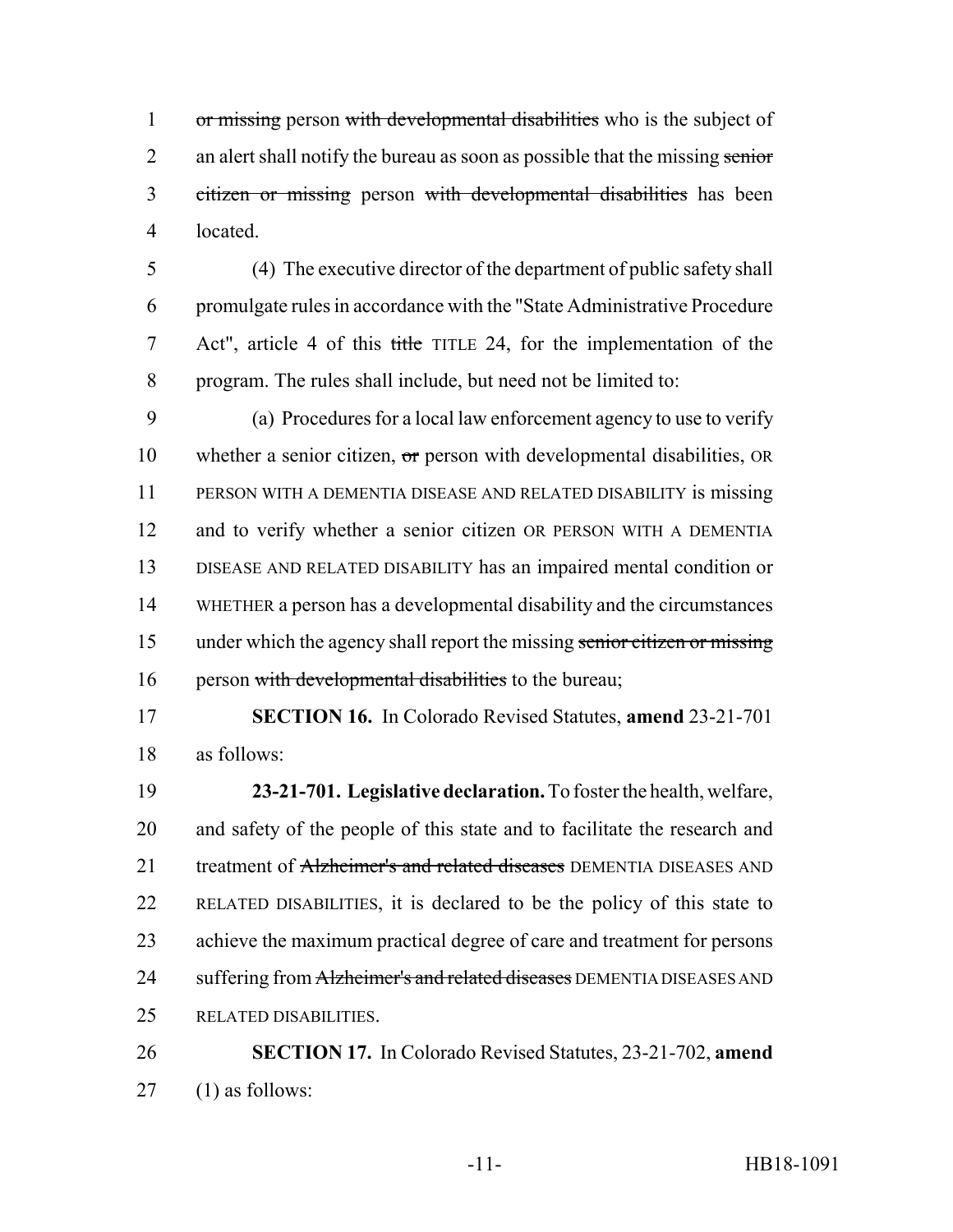**23-21-702. Definitions.** As used in this part 7, unless the context otherwise requires:

 (1) "Alzheimer's disease" means the neurological disorder in which the death of brain cells causes memory loss and cognitive decline "DEMENTIA DISEASES AND RELATED DISABILITIES" HAS THE SAME MEANING SET FORTH IN SECTION 25-1-502 (2.5).

 **SECTION 18.** In Colorado Revised Statutes, **amend** 23-21-703 as follows:

 **23-21-703. Center created.** There is established the Alzheimer's disease DEMENTIA DISEASES AND RELATED DISABILITIES treatment and research center within the university of Colorado school of medicine. The treatment center must use existing facilities and staff of the university of Colorado school of medicine and may establish programs for the care and 14 treatment of persons suffering from Alzheimer's disease DEMENTIA DISEASES AND RELATED DISABILITIES as programs are needed. The treatment center may assist on a continuing basis those persons who 17 require continuing treatment for Alzheimer's disease DEMENTIA DISEASES AND RELATED DISABILITIES but who are unable to pay for the entire cost of the services despite the existence of various types of hospital and medical insurance, medicare, medicaid, and other government assistance programs, and private charitable assistance.

 **SECTION 19.** In Colorado Revised Statutes, 23-21-704, **amend** 23 (1)(b), (1)(c), (1)(d), (1)(e), and (1)(f) as follows:

 **23-21-704. Duties of the school of medicine.** (1) The school of medicine shall:

 (b) Assist in the development and expansion of programs for the 27 care and treatment of persons suffering from Alzheimer's disease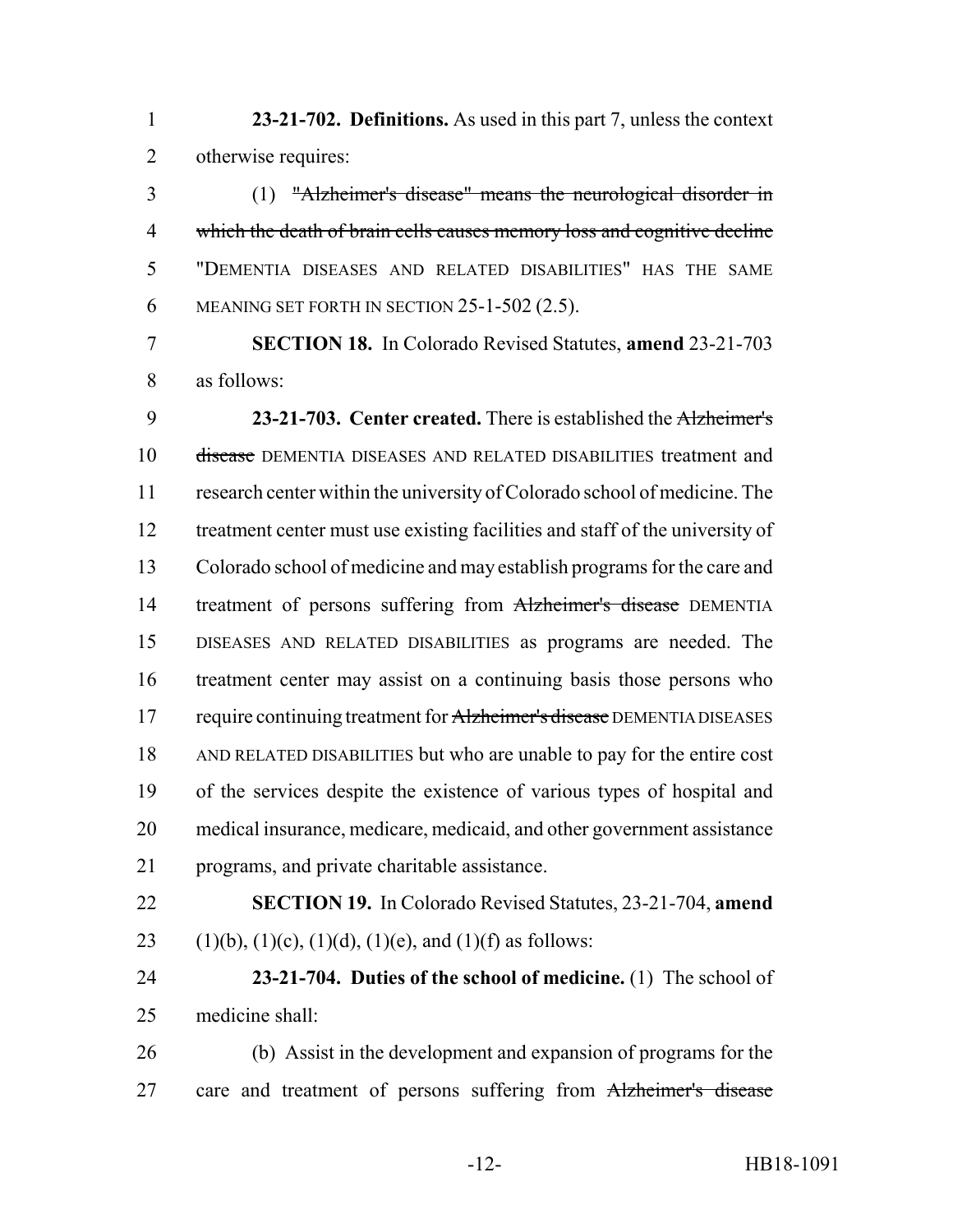DEMENTIA DISEASES AND RELATED DISABILITIES, including home care and medical procedures designed to provide maximum control over the disease DISEASES AND DISABILITIES;

 (c) Extend financial assistance to persons suffering from 5 Alzheimer's disease DEMENTIA DISEASES AND RELATED DISABILITIES to obtain efficacious agents of control for use in hospital and medical facilities and in the home;

 (d) Institute and carry on educational programs for the detection of Alzheimer's disease DEMENTIA DISEASES AND RELATED DISABILITIES in the community and for the counseling of individuals and families;

 (e) Conduct educational programs for physicians, hospitals, county and district public health agencies, and the public concerning the 13 methods of care and treatment for persons suffering from the disease DEMENTIA DISEASES AND RELATED DISABILITIES; and

 (f) Establish research programs to promote scientific inquiry into 16 the causes and the possible cure or alleviation of the suffering of victims 17 of Alzheimer's disease PERSONS WITH DEMENTIA DISEASES AND RELATED DISABILITIES.

 **SECTION 20. Act subject to petition - effective date.** This act takes effect at 12:01 a.m. on the day following the expiration of the ninety-day period after final adjournment of the general assembly (August 8, 2018, if adjournment sine die is on May 9, 2018); except that, if a referendum petition is filed pursuant to section 1 (3) of article V of the state constitution against this act or an item, section, or part of this act within such period, then the act, item, section, or part will not take effect unless approved by the people at the general election to be held in